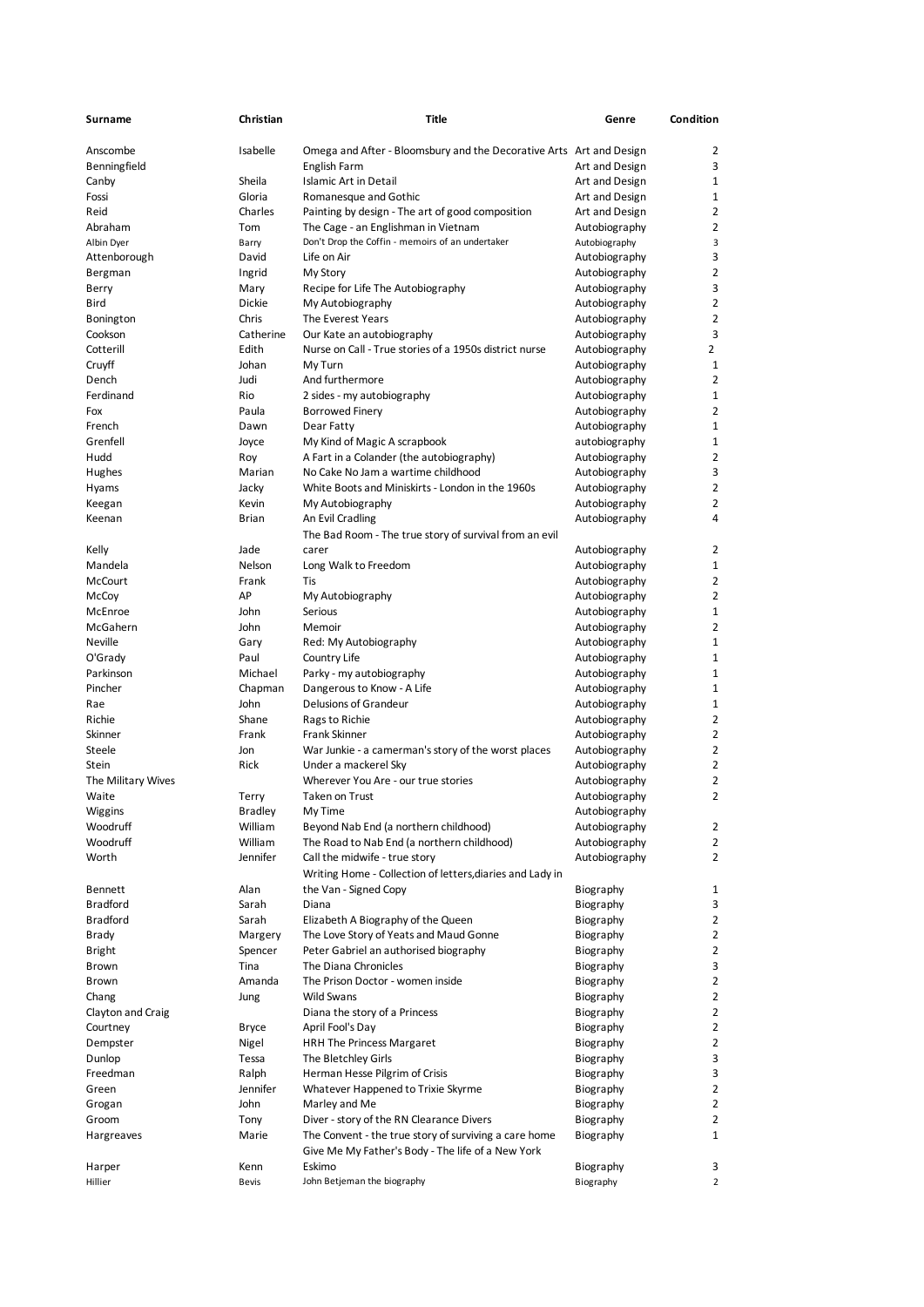| Kelley                      | Kitty     | The Royals - an American biography of the Royal Family Biography |                         | 3              |
|-----------------------------|-----------|------------------------------------------------------------------|-------------------------|----------------|
|                             |           |                                                                  |                         |                |
| Lord                        | Graham    | James Herriot Life of a Country Vet                              | Biography               | $\overline{2}$ |
| Maclean                     | Alasdair  | Ardnamurchan the twilight of a crofting family                   | Biography               | 3              |
|                             |           | The Sacred Willow - Four generations in the life of a            |                         |                |
| Mai Elliot                  | Duong Van | Vietnamese Family                                                | Biography               | $\mathbf{1}$   |
| Marnham                     | Patrick   | Wild Mary - the story of Mary Wesley                             | Biography               | 2              |
| Mears                       | Ray       | The real heroes of Telemark                                      |                         | $\mathbf{1}$   |
|                             |           |                                                                  | Biography               |                |
| Morrow                      | Ann       | The Queen                                                        | Biography               | $\overline{2}$ |
|                             |           | Joint Force Harrier - The inside story of a Royal Navy           |                         |                |
| Orchard                     | Ade       | squadron at War                                                  | Biography               | 2              |
| Reeve                       | Simon     | Step by Step the life in my journeys                             | Biography               | $\mathbf{1}$   |
| Saxton                      | Martha    | Louisa May Alcott A modern biography                             | Biography               | $\mathbf{1}$   |
|                             |           |                                                                  |                         |                |
| Shawcross                   | William   | Queen Elizabeth the Queen Mother Official Biography              | Biography               | 2              |
| Sixsmith                    | Martin    | Philomena                                                        | Biography               | $\overline{2}$ |
| Soskice                     | Janet     | Sisters of Sinai                                                 | Biography               | 2              |
|                             |           |                                                                  |                         |                |
| Taylor                      | Alan      | Appointment in Arezzo - a friendship with Muriel Spark           | Biography               | $\mathbf{1}$   |
| Van Es                      | Bart      | The Cut Out Girl                                                 | Biography               | 2              |
|                             |           |                                                                  |                         |                |
| Wall                        | Mick      | John Peel                                                        | Biography               | $\overline{2}$ |
| Wharfe                      | Ken       | Diana Closely Guarded Secret                                     | Biography               | $\overline{2}$ |
| Wilson                      | Jonathan  | Nobody Ever Says Thank You (Brian Clough)                        | Biography               | $\mathbf{1}$   |
| Ziegler                     | Philip    | Mountbatten The Official Biography                               | Biography               | $\overline{2}$ |
| Alford                      | Jane      | Paper Celebrations                                               | Craft                   | $\overline{2}$ |
| Field                       | Anne      | The Ashford Book of Spinning                                     | Craft                   | $\overline{2}$ |
|                             |           |                                                                  | Craft                   | $\overline{2}$ |
| Fortgens                    | Erica     | Basics of Embroidery on Paper                                    |                         |                |
| Ganderton                   | Lucinda   | Stencilling                                                      | Craft                   | $\overline{2}$ |
| Goble                       | Fiona     | Twas the Knits before Christmas                                  | Craft                   | 1              |
| Greenoff                    | Jane      | Victorian Cross Stitch                                           | Craft                   | 3              |
| Hasler                      | Julie     | The Crafty Cat Workbasket                                        | Craft                   | $\mathbf{1}$   |
| Hauschild Lindberg          | Jana      | <b>Cross Stitch Animals</b>                                      | Craft                   | $\overline{2}$ |
| Hirst                       | Catherine | teeny tiny crochet                                               | craft                   | $\mathbf{1}$   |
|                             |           |                                                                  |                         |                |
| Hirst                       | Catherine | Granny Square Crochet                                            | Craft                   | $\mathbf{1}$   |
| Hobson                      | Wendy     | The Ladies Flower Garden diary and craft ideas                   | Craft                   | $\overline{2}$ |
| <b>Iles</b>                 | Jane      | Cross Stitch Country Garden                                      | Craft                   | $\overline{2}$ |
| Keen                        | Sarah     | Knitted Noah's Ark                                               | Craft                   | $\mathbf{1}$   |
| Knight                      | Brian     | <b>Rug Weaving</b>                                               | Craft                   | 2              |
| Kooler                      | Donna     | Needlepoint                                                      | Craft                   | $\overline{2}$ |
|                             |           |                                                                  |                         | $\overline{2}$ |
| Kooler                      | Donna     | 555 Fabulkous Cross Stitch Patterns                              | Craft                   |                |
| LaBranche                   | Carol     | <b>Partchwork Pictures</b>                                       | Craft                   | 3              |
| Lammer                      | Jutta     | Cross Stitch a beautiful Christmas                               | Craft                   | $\overline{2}$ |
| Marsh                       | Christina | Anchor Complete Embroidery Course                                | Craft                   | $\overline{2}$ |
| Milosavljevich              | Helen     | Applique                                                         | Craft                   | $\overline{2}$ |
| Minton                      | Debbie    | Cute Cats and Teddy Bears - cross stitch                         | Craft                   | $\overline{2}$ |
| Mitchell                    | Annette   | The Country Diary Book of Crafts                                 | Craft                   | $\overline{2}$ |
|                             |           |                                                                  | Craft                   | $\overline{2}$ |
| Morgan-Oakes                | Melissa   | Toe Up 2 at a time socks                                         |                         |                |
| Nash and Fleuss             |           | <b>Practical Calligraphy</b>                                     | Craft                   | 2              |
| Obaachan                    | Annie     | Cute Little Gifts to Crochet                                     | Craft                   | 1              |
| Parker                      | E M       | Letters and Numbers for Needlepoint                              | Craft                   | $\overline{2}$ |
| Pellinkhof                  | Eline     | Stitch and Sew home                                              | Craft                   | 2              |
| Philipps                    | Helen     | simple sewn gifts                                                | Craft                   | $\mathbf{1}$   |
| Trench                      | Nicki     | Crochet with Flowers                                             | Craft                   | $\overline{2}$ |
|                             | Eleanor   |                                                                  |                         |                |
| Van Zandt                   |           | Cross Stitch                                                     | Craft                   | 2              |
| Wittke                      | Gloria    | Children's Dressing Up Ideas to make in a Day                    | Craft                   | 3              |
|                             |           | Clever Crafts to Decorate your Home                              | Craft                   | $\overline{2}$ |
|                             |           | Stitch and Stencil (Flowers and Fruit)                           | Craft                   | 3              |
|                             |           | Easy Crochet weekend                                             | Craft                   | 1              |
| Alderton                    | David     | The Mutt Book decode your dogs heritage                          | <b>Domestic Animals</b> | $\overline{2}$ |
| Arrowsmith                  | Claire    | <b>Brain Games for Dogs</b>                                      | <b>Domestic Animals</b> | 2              |
|                             |           |                                                                  |                         |                |
| Bailey                      | Gwen      | The Rescue Dog                                                   | Domestic Animals        | $\overline{2}$ |
| Bargh                       | Bernard   | Pet Owners Guide to Golden Retriever                             | Domestic Animals        | $\overline{2}$ |
| Bielakiewicz                | Gerilyn   | The Only Dog Tricks Book you'll ever need                        | Domestic Animals        | 1              |
| <b>Brown and Richardson</b> |           | Rabbitopaedia                                                    | <b>Domestic Animals</b> | $\overline{2}$ |
| Bush                        | Karen     | Everything Dogs Expect your to know                              | <b>Domestic Animals</b> | $\overline{2}$ |
| Day                         |           | Christopher The Homoeopathic Treatment of Small Animals          | Domestic Animals        | 2              |
|                             |           |                                                                  |                         |                |
| Evans and White             |           | Doglopaedia - a complete guide to dog care                       | Domestic Animals        | 3              |
| Everest                     | Elaine    | Canine Cuisine                                                   | Domestic Animals        | 2              |
| Gregory                     | Judith    | <b>Border Collie</b>                                             | <b>Domestic Animals</b> | $\overline{2}$ |
| Grosman                     | Loyd      | The Dog's Tale                                                   | <b>Domestic Animals</b> | $\overline{2}$ |
| Hodgson                     | Sarah     | Dog Tricks for Dummies                                           | <b>Domestic Animals</b> | 2              |
|                             |           |                                                                  |                         |                |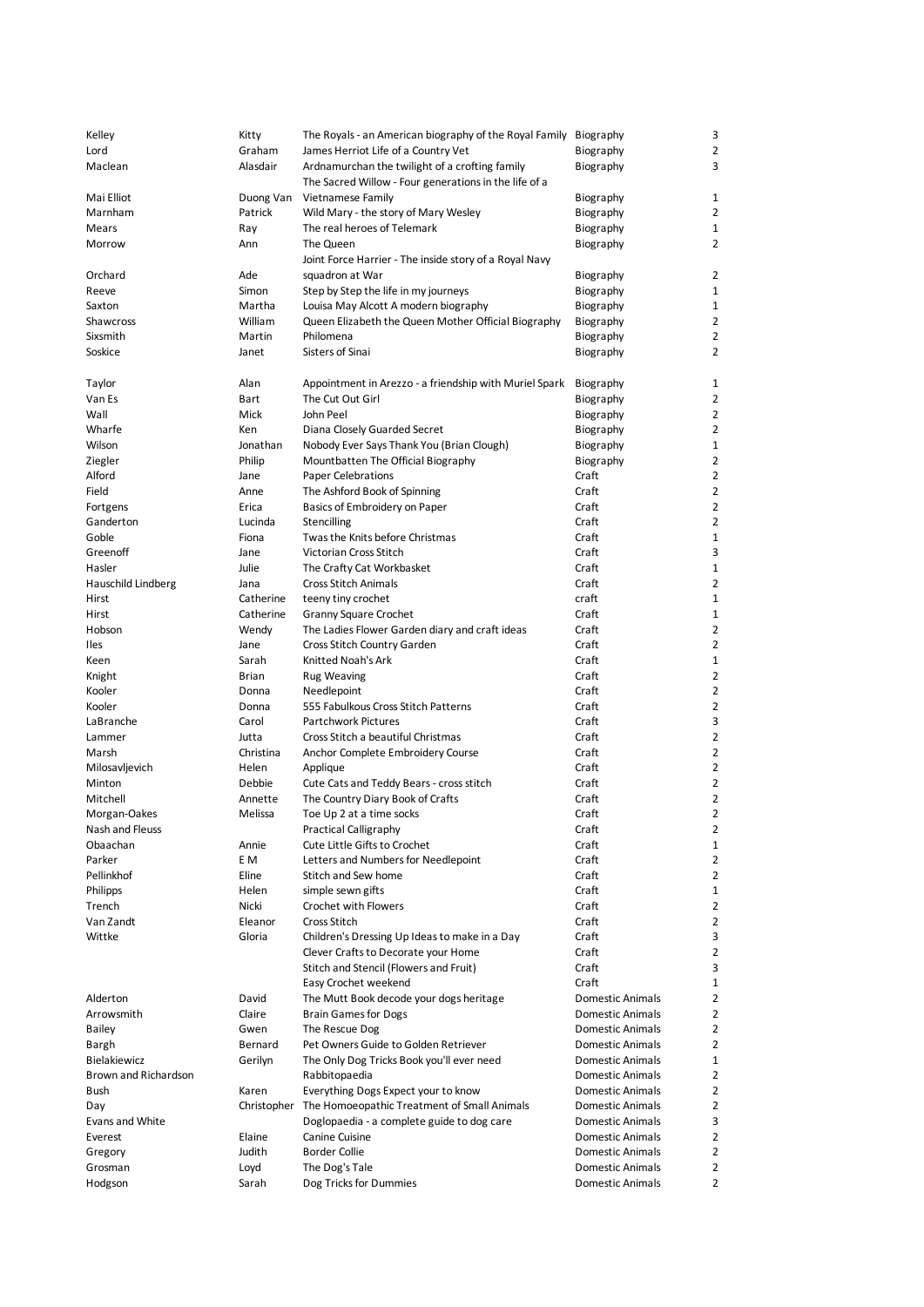| Lewis                  | Martyn        | Dogs in the News                                      | Domestic Animals        | 2              |
|------------------------|---------------|-------------------------------------------------------|-------------------------|----------------|
| Lloyd                  |               | Cocker Spaniels                                       | Domestic Animals        | 3              |
| Lundberg and Kavanagh  |               | Dog Massage                                           | Domestic Animals        | 1              |
| Masson                 | Jeffrey       | The Nine Emotional Lives of Cats                      | <b>Domestic Animals</b> | $\overline{2}$ |
|                        |               |                                                       |                         |                |
| McCullough             | Susan         | <b>Housetraining for Dummies</b>                      | Domestic Animals        | 2              |
| O'Mara                 | Lesley        | Cats Miscellany                                       | <b>Domestic Animals</b> | 2              |
| Siegel                 | Mordecai      | I Just got a Kitten. What do I do?                    | Domestic Animals        | $\mathbf{1}$   |
| Sullivan               | Karen         | Get Fit with your Dog                                 | Domestic Animals        | 1              |
| Tabor                  | Roger         | <b>Understadning Cats</b>                             | Domestic Animals        | 2              |
| Tabor                  | Roger         | The Rise of the Cat                                   | Domestic Animals        | 2              |
| Taylor                 | David         | You and Your Dog                                      | Domestic Animals        | 2              |
| Thear                  | Katie         | <b>Starting with Chickens</b>                         | Domestic Animals        | $\overline{2}$ |
| Vasson                 | Gandee        | Dog Days                                              | <b>Domestic Animals</b> | $\overline{2}$ |
| Verhoef-Vehallen       | Esther        | Encyclopaedia of Dogs                                 | Domestic Animals        | 2              |
| Whitehead              | Sarah         | Puppy Training for Kids                               | Domestic Animals        | 1              |
|                        |               | The Dog Breeds Bible                                  | Domestic Animals        | $\overline{2}$ |
|                        |               | Cat Treats                                            | Domestic Animals        | 2              |
|                        |               |                                                       |                         |                |
| Abel                   | Keith         | The Abel and Cole Veg Box Companion                   | Food and Drink          | 1              |
| Atkinson               | Catherine     | best ever Pastry cookbook                             | Food and Drink          | $\overline{2}$ |
| Carluccio              |               | Carluccio's Complete Italian Food                     | Food and Drink          | 1              |
| Carluccio              | Antonio       | The Collection                                        | Food and Drink          | 1              |
| Fearnley Whittingstall | Hugh          | Hugh Fearlessly Eats It All                           | Food and Drink          | 1              |
| Givot                  | Scott         | Sizzle and Swizzle - BBQ hors d'oeuvres and cocktails | Food and Drink          | 2              |
| Henry                  | Diana         | Simple                                                | Food and Drink          | 1              |
| Hobday                 | Cara          | 100 Great Noodle dishes                               | Food and Drink          | 2              |
| Hom                    | Ken           | Hot Wok                                               | Food and Drink          | 3              |
| Karmel                 | Annabelle     | Baby and Toddler Cookbook                             | Food and Drink          | 1              |
| Karmel                 | Annabelle     | <b>Quick Children's Meals</b>                         | Food and Drink          | 1              |
| Maggs                  | Richard       | The Complete Book of Aga know how                     | Food and Drink          | 1              |
| Marshall               | Anne          |                                                       | Food and Drink          | 2              |
|                        |               | The Complete Vegetarian Cookbook                      |                         |                |
| Martin                 | James         | My Kitchen                                            | Food and Drink          | 1              |
| Richmond               | Katherine     | Herbal Pleasures, cooking and crafts                  | Food and Drink          | $\overline{2}$ |
| Skypala                | Isabel        | What Are You Eating                                   | Food and Drink          | $\overline{2}$ |
| Squires                | Keith         | Cooking with Love                                     | Food and Drink          | 1              |
|                        | Dick and      |                                                       |                         |                |
| Strawbridge            | James         | Made at Home - Curing and Smoking                     | Food and Drink          | 1              |
|                        | Dick and      |                                                       |                         |                |
| Strawbridge            | James         | Made at Home - Cheese and Dairy                       | Food and Drink          | 1              |
| Van Straten            | Michael       | Superjuice                                            | Food and Drink          | 2              |
| Walden                 | Hilaire       | 101 Barbeque Recipes                                  | Food and Drink          | 2              |
| Wong                   | James         | Homegrown Revolution                                  | Food and Drink          | 1              |
| Worrall Thompson       | Antony        | gi diet                                               | Food and Drink          | 2              |
|                        |               | Gifts from the Kitchen                                | Food and Drink          | 1              |
|                        |               | Potatoes                                              |                         |                |
|                        |               |                                                       | Food and Drink          | 1              |
|                        |               | After Work                                            | Food and Drink          | 1              |
|                        |               | Low Fat                                               | Food and Drink          | 2              |
|                        |               | Readers Digest: Foods that Harm Foods that Heal       | Food and Drink          | 1              |
|                        |               | The Encyclopedia of Herbs and Spices                  | Food and Drink          | $\overline{2}$ |
|                        |               | The Complete Book of Baking                           | Food and Drink          | 3              |
|                        |               | <b>Classic Italian Recipes</b>                        | Food and Drink          | 3              |
|                        |               | Low Fat                                               | Food and Drink          | $\overline{2}$ |
|                        |               | Grill It                                              | Food and Drink          | 2              |
| Beardshaw              | Chris         | The Natural Gardener                                  | Gardening               | 2              |
| Beverley               | Deena         | <b>Practical Gardening</b>                            | Gardening               | $\overline{2}$ |
| Brown                  | Kathy         | Seasonal Container Gardening                          | Gardening               | 1              |
|                        |               | Words from the Garden - a collection of poetry, prose |                         |                |
| Carlson                | Isobel        | and quotations                                        | Gardening               | 1              |
|                        |               |                                                       |                         |                |
| Chatto                 | Beth          | The Damp Garden                                       | Gardening               | 3              |
| Chatto                 | Beth          | The Dry Garden                                        | Gardening               | 3              |
| Colston Burrell        | C             | <b>Perennial Combinations</b>                         | Gardening               | $\overline{2}$ |
| Donaldson              | Stephanie     | The Ultimate Container Gardener                       | Gardening               | $\overline{2}$ |
| Evans                  | Hazel         | The Patio Garden                                      | Gardening               | $\overline{2}$ |
| Evelegh and Patterson  |               | Colourful Hanging Baskets and other Containers        | Gardening               | 2              |
| Gibbons                |               | Bob and Liz Creating a Wildlife Garden                | Gardening               | $\overline{2}$ |
| Harrison               | Lorraine      | <b>How to Read Gardens</b>                            | Gardening               | $\mathbf{1}$   |
| Holmes                 |               |                                                       |                         |                |
|                        | Caroline      | New Shoots Old Tips                                   | Gardening               | 1              |
| Norman                 |               | Patios Pots and window Boxes                          | Gardening               | 2              |
|                        |               |                                                       |                         |                |
|                        |               | Gifts from the Garden - 100 Georgeous homemade        |                         |                |
| Robertson<br>Search    | Debora<br>Gay | presents<br>Gardening Without a Garden                | Gardening<br>Gardening  | 1<br>3         |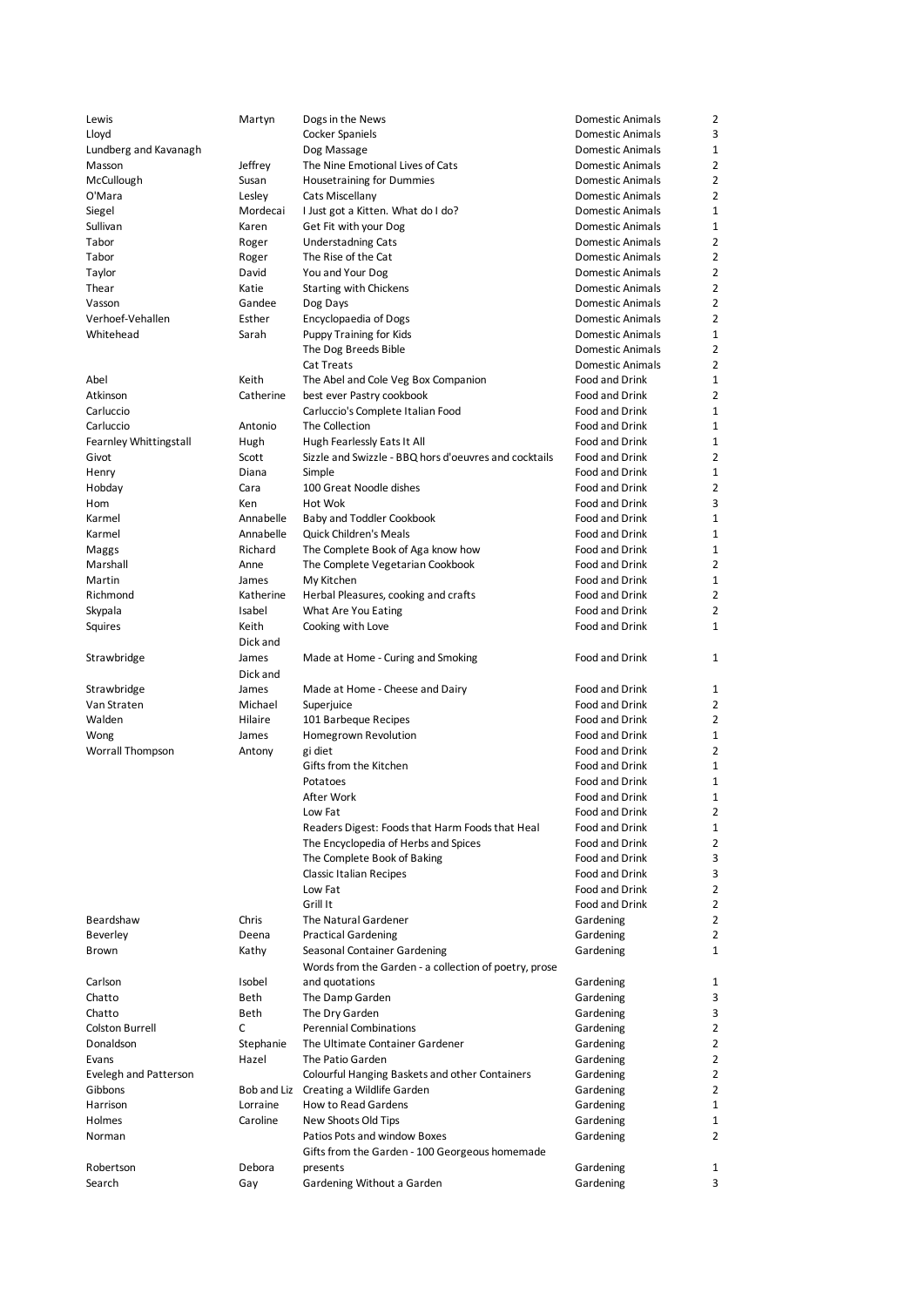| Sexton                   | Kay         | Minding my Peas and Cucumbers                              | Gardening | $\mathbf{1}$   |
|--------------------------|-------------|------------------------------------------------------------|-----------|----------------|
| Smith                    | Rupert      | A Year at Kew                                              | Gardening | $\overline{2}$ |
| Stocks                   |             | Christopher Forgotten Fruits                               | Gardening | $\overline{2}$ |
|                          |             | The Complete Garden Makeover Book                          | Gardening | $\overline{2}$ |
|                          |             | The Care of House Plants                                   | Gardening | 3              |
|                          |             | Gerard's Herbal                                            | Gardening | $\overline{2}$ |
|                          |             | <b>RHS Grasses and Bamboos</b>                             | Gardening | $\overline{2}$ |
|                          |             | Better Homes and Gardens - The Complete Backyard           |           |                |
|                          |             | <b>Book</b>                                                | Gardening | 3              |
|                          |             | Derek Jarman's Garden                                      | Gardening | 3              |
| Squire                   | David       | Short cuts to Beautiful Gardens                            | Gardening | 3              |
| Beard                    |             | How do we Look the eye of Faith                            | General   | $\mathbf{1}$   |
|                          | Mary        |                                                            |           | $\overline{2}$ |
| <b>Binding</b>           | Paul        | Imagined Corners - Exploring the World's First Atlas       | General   | $\mathbf{1}$   |
| Binney                   | Ruth        | Wise Words and Country Ways                                | General   |                |
| Davies                   | Lyn         | A is for Ox - a short history of the alphabet              | General   | 2              |
| Edwards                  | Arthur      | Magic Moments - the greatest royal photographs             | General   | 2              |
| <b>Facaros and Pauls</b> |             | <b>Tall Tales and Tittle Tattle</b>                        | General   | $\overline{2}$ |
| Forsyth                  | Mark        | The Horologicon - lost words of the English Language       | General   | $\mathbf{1}$   |
| Foss                     | Arthur      | Country House Treasures (National Trust)                   | General   | $\overline{2}$ |
| Fry                      | Stephen     | Mythos                                                     | General   | $\overline{2}$ |
| Guiliano                 | Mireille    | French Women Don't Get Fat                                 | General   | 3              |
| James                    | Lawrence    | Aristocrats, Power Grace and Decadence                     | General   | 2              |
| Jenkins                  | Simon       | <b>England's Thousand Best Houses</b>                      | General   | $\mathbf{1}$   |
|                          | Paul        |                                                            |           |                |
| Jones                    | Anthony     | Word Drops - a sprinkling of linguistic curiousities       | General   | $\mathbf{1}$   |
|                          |             | Born in the Fifties -book of pictures                      | General   | $\mathbf{1}$   |
| Maple                    | Jane        |                                                            |           |                |
|                          |             | The Victoria and Albert Museum - The Making of the         |           |                |
| Somerscocks              | Anna        | Collection                                                 | General   | 2              |
| Spence                   | Lewis       | A Brief Guide to Native American Myths and Legends         | General   | $\overline{2}$ |
| Summers                  | Julie       | Jambusters - WI in the war                                 | General   | $\overline{2}$ |
| Vise                     | David       | The Google Story                                           | General   | $\overline{2}$ |
|                          |             | Culpeppers Complete Herbal                                 | General   | 3              |
|                          |             | The Photo Book                                             | General   | $\overline{2}$ |
|                          |             | Oh Excellent Air Bag                                       | General   | 2              |
| Castro                   | Miranda     | The Complete Homeopathy Handbook                           | Health    | 3              |
| Fiennes                  | Maya        | Yoga for Real Life                                         | Health    | $\mathbf{1}$   |
| McKeith                  | Gilian      | You Are What You Eat                                       | Health    | 3              |
| Pegrum                   | Juliet      | Hatha Yoga                                                 | Health    | $\mathbf{1}$   |
|                          | Miriam      |                                                            | Health    | 2              |
| Stoppard                 |             | The Baby and Child Medical Handbook                        |           |                |
| Waddilove                | Rachel      | The Baby Book - how to enjoy year 1                        | Health    | 2              |
|                          |             | The Official Body Control Pilates Manual                   | Health    | $\overline{2}$ |
|                          |             | Fighting on the Home Front the legacy of women in          |           |                |
| Adie                     | Kate        | WW1                                                        | History   | $\mathbf{1}$   |
| Alcock                   | Joan        | A brief history of Roman Britain                           | History   | 3              |
| Ballard                  | Dr Robert   | The Discovery of the Titanic                               | History   | 2              |
| Borman                   | Tracy       | Witches - James I and the English Witch hunts              | History   | 2              |
| Bronowski                | J           | The Ascent of Man                                          | history   | $\overline{2}$ |
| Bryan and Murphy         |             | The Windsor Story (Edward and Wallis)                      | History   | $\overline{2}$ |
| Fiennes                  | Ranulph     | Agincourt                                                  | History   | $\mathbf{1}$   |
| Given-Wilson             | Christopher | Edward II                                                  | History   | $\mathbf{1}$   |
| Hutchinson               | Robert      | Elizabeth's Spymaster Walsingham                           | History   | $\overline{2}$ |
| James Graham-Cambell     |             | The Vikings                                                | History   | $\overline{2}$ |
|                          | Joshua      | <b>Dunkirk</b>                                             |           | $\mathbf{1}$   |
| Levine                   |             |                                                            | History   |                |
| Maclean                  | Fitzroy     | A Concise History of Scotland                              | History   | $\overline{2}$ |
| Miller                   | JOhn        | A brief History of the English Civil Wars                  | History   | $\overline{2}$ |
| Porter                   | Linda       | Royal Renegades - the Children of Charles 1                | history   | $\overline{2}$ |
| Rex                      | Peter       | <b>Edward the Confessor</b>                                | History   | $\mathbf{1}$   |
| Rex                      | Peter       | 1066 A new History of the Norman Conquest                  | History   | $\overline{2}$ |
| <b>Stonor Saunders</b>   | Frances     | Hawkwood a diabolical englishman                           | History   | $\mathbf{1}$   |
| Walton                   | Calder      | Empire of Secrets - British Intelligence, The Cold War and |           |                |
|                          |             | <b>Twilight of Empire</b>                                  | History   | 1              |
| Wilson                   | Ben         | Heyday Britain and the birth of the Modern World           | History   | $\mathbf{1}$   |
|                          |             | Illustrated Guide to British History                       | History   | $\overline{2}$ |
|                          |             | Life at the Court of Queen Victoria                        | History   | $\overline{2}$ |
|                          |             | The Illustrated Dictionary of British History              | history   | $\overline{2}$ |
|                          |             | WW1                                                        | History   |                |
| Adams                    | Max         | The King in the North - Oswald of Northumbria              | History   | 2              |
| Church                   | Stephen     | King John, Magna Carta and the Making of a Tyrant          | History   | $\overline{2}$ |
| Hindley                  | Geoffrey    | A brief History of the Anglo Saxons                        | History   | $\overline{2}$ |
| Ardagh                   | Philip      | Book of Howlers, Blunders and Random Mistakery             | Humour    | $\mathbf{1}$   |
|                          |             |                                                            |           |                |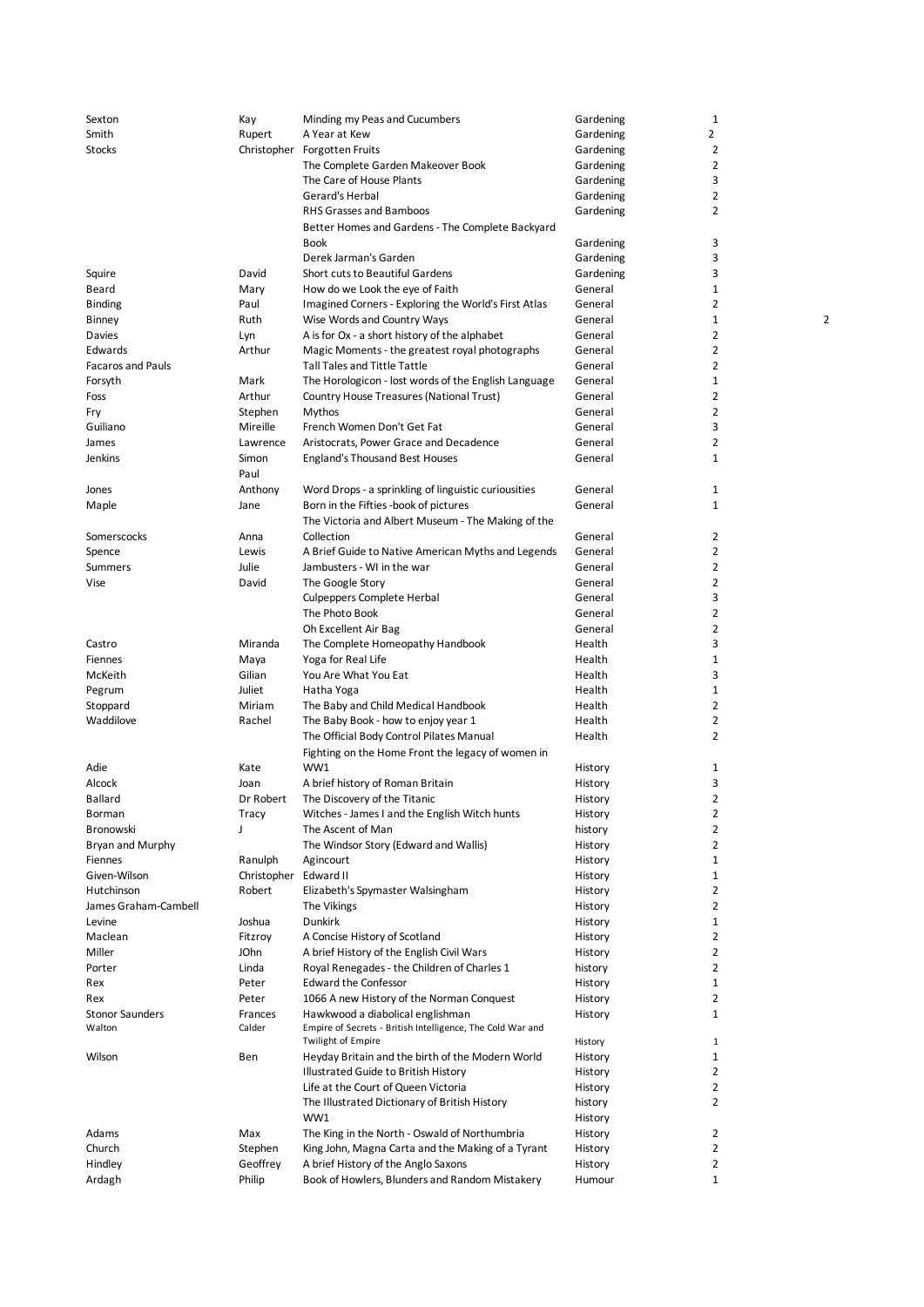| Ayres                       | Pam      | You made me late again                                             | Humour          | 1              |
|-----------------------------|----------|--------------------------------------------------------------------|-----------------|----------------|
| Crombie                     | David    | The World's Stupidest Laws                                         | Humour          | 2              |
| Dobell                      | Steve    | Down the Plughole                                                  | Humour          | $\overline{2}$ |
| Finn Garner                 | James    | <b>Politically Correct Bedtime Stories</b>                         | Humour          | 2              |
| Jack                        | Albert   | Shaggy Dogs and Black Sheep                                        | Humour          | 1              |
| Kelly and Stone             |          | Nuns Having Fun                                                    | Humour          | 1              |
| Klein                       | Shelley  | The Book of Senior Moments                                         | Humour          | 2              |
| Lincoln                     | Helen    | You know you're a child of the fifties when                        | Humour          | 1              |
| MacHale                     | Des      | Ultimate Wit - a collection of humorous quotations                 | Humour          | 3              |
|                             |          |                                                                    |                 |                |
| MacHale<br>MacHale          | Des      | Wit - a collection of humorous quotations                          | Humour          | 3              |
|                             | Des      | Wit hits the spot - a collection of humorous quotations            | Humour          | 3              |
| MacHale                     | Des      | Wit rides again - a collection of huorous quotations               | Humour          | 3              |
| MacHale                     | Des      | Wit the last laugh - a collection of humorous quotations Humour    |                 | 3              |
| Mitchell                    | David    | Dishonesty is the second best policy                               | Humour          | 2              |
| Quantick                    | David    | Grumpy Old Men                                                     | Humour          | 4              |
|                             | Alasdair |                                                                    |                 | 1              |
| Roberts                     |          | Midges                                                             | Humour          |                |
| Temple                      | Robert   | Very British Problems                                              | Humour          | 1              |
| Tibballs                    | Geoff    | The Book of Senior Jokes                                           | Humour          | 2              |
| Truss                       | Lynne    | Eats Shoots and Leaves                                             | Humour          | 2              |
| Vincent                     | Bruno    | Five on Brexit Island                                              | Humour          | $\overline{2}$ |
| <b>Williams and Searle</b>  |          | Down with School                                                   | Humour          | 4              |
|                             |          | <b>Absurd Adverts</b>                                              | Humour          | 1              |
|                             |          | I'm too young to be this $d\omega^*$ m old                         | Humour          | 1              |
|                             |          | Old Git Wit                                                        | Humour          | 1              |
|                             |          | Trivia on the Bog                                                  | Humour          | 1              |
|                             |          | Don'ts For Wives                                                   | Humour          | 2              |
|                             |          | Private Eye the first 50 years                                     | Humour          | $\overline{2}$ |
|                             |          | Bored of the Rings                                                 | Humour          | 1              |
|                             |          | The Encyclopedia of Classical Music                                | Music           | 2              |
| Attenborough and Fothergill |          | Life in the Freezer                                                | Nature          | 2              |
| Bellamy                     | David    | Wilderness Britain? Greenprint for the Future CPRE                 | Nature          | 2              |
| Campbell                    | Harry    | Weather Compendium                                                 | Nature          | 1              |
|                             | Tristan  |                                                                    |                 | 1              |
| Gooley<br><b>Miles</b>      |          | The Walker's Guide to Outdoor Clues and Signs                      | Nature          |                |
|                             | Archie   | The British Oak                                                    | Nature          | 1              |
| Nicolson                    | Adam     | The Seabird's Cry                                                  | Nature          | 1              |
| <b>Phillips</b>             | Roger    | Wild Flowers of Britain                                            | Nature          | 2              |
| Rains Wallace               | David    | Life in the Balance                                                | Nature          | 2              |
| Scott                       | Bob      | The Atlas of British Birdlife                                      | Nature          | 3              |
| Soper                       | Tony     | The Bird Table Book                                                | Nature          | 3              |
| Cacutt                      | Len      | Coarse, Sea and Fly Fishing                                        | Sport and Games | $\overline{2}$ |
| Richardson                  | Allen    | Golf Tips                                                          | Sport and Games | 1              |
| Smith                       | Martin   | Anyone for Tennis - the Telegraph Book of Wimbledon                | Sport and Games | 1              |
| Bellamy                     | David    | <b>Wild Places of Britain</b>                                      | Travel          | 2              |
| Bryson                      | Bill     | One Summer America 1927                                            | Travel          | $\overline{2}$ |
| Bryson                      | Bill     | The Road to Little Dribbling                                       | Travel          | 2              |
| Fraser                      | Sarah    | No Going back Tuscan Living                                        | Travel          | 1              |
| Marriott                    | Michael  | The Footpaths of Britain                                           | Travel          | 3              |
| Stoddart                    | Laura    | Off the Beaten Track - a Travellers Anthology                      | Travel          | 1              |
| Thomas                      | Leslie   | A World of Islands                                                 | Travel          | 3              |
| Bryson                      | Bill     | Tales from a Small Island                                          | Travel          | $\overline{2}$ |
| Crawford                    | lain     | Held in Trust The National Trust for Scotland                      | Travel          | 3              |
| Crewe                       | Sarah    | Visionary Spires - the most beautiful churches                     | Travel          | 1              |
| Dew                         | Josie    | A ride in the Neon Sun - story of biking through Japan             | Travel          | 2              |
| Dingwall Main               | Alex     | The Luberon Garden                                                 | Travel          | 2              |
|                             | J P      | Ireland                                                            | Travel          | 3              |
| Donleavy                    |          |                                                                    |                 |                |
| Drinkwater                  | Carol    | The Olive Season                                                   | Travel          | 1              |
| Dusi                        | Isabella | Bel Vino - a year among the vines in Tuscany                       | Travel          | 2              |
| Dusi                        | Isabella | Vanilla Beans and Brodo - real life in the Hills of Tuscany Travel |                 | 2              |
| Frank                       | Bryn     | Short Walks in English Towns                                       | Travel          | 1              |
| Mayes                       | Frances  | Under the Tuscan Sun                                               | Travel          | 1              |
| Mayle                       | Peter    | A Year in Provence                                                 | Travel          | 3              |
|                             | Peter    |                                                                    | Travel          | 2              |
| Mayle                       |          | <b>Toujours Provence</b>                                           |                 |                |
|                             |          | French or Foe? - Getting the Most out of Living and                |                 |                |
| Platt                       | Polly    | Working in France                                                  | Travel          | 1              |
| Poucher                     |          | Scotland                                                           | Travel          | 2              |
| Stewart                     | Chris    | A Parrot in the Pepper Tree                                        | Travel          | 2              |
| Swinglehurst                | Edmund   | The Beauty of Britain                                              | Travel          | 3              |
| Woodman                     | Richard  | View from the Sea - a tour round the English Coastline             | Travel          | 2              |